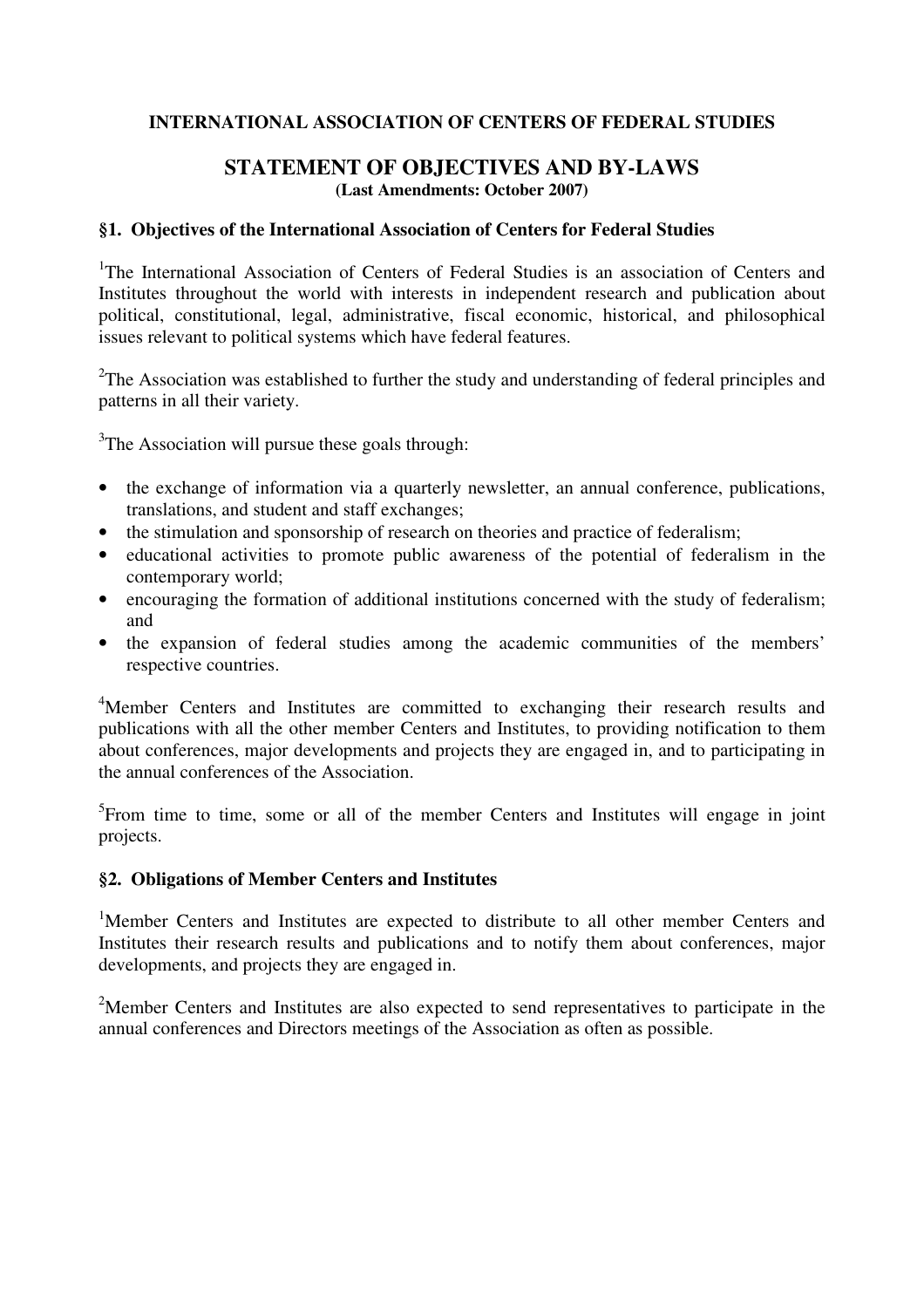<sup>3</sup>They are also encouraged to participate as far as possible in joint projects undertaken by the Association. To maintain membership, Centers and Institutes are expected to pay the annual membership fee of the Association.

# **§3. The Annual Conference and Meeting of the Directors of the Association**

<sup>1</sup>The annual meetings of the Directors of the Association (maximum two representatives per Center or Institute) serve as a focal point for information exchange and are usually held in conjunction with a major international conference on some theme related to federalism.

<sup>2</sup>One of the Association's core activities is an annual meeting, hosted by a different member each year, which provides an opportunity for:

- (a) a membership meeting;
- (b) meetings of the permanent working groups;
- (c) in-depth reports on activities of the host center and its surrounding region; and
- (d) a major conference which brings together members and invited participants to discuss a key topic or issue of general concern to students of federalism.

 $3$ The meetings rotate with one member Center or Institute acting as host each year and taking responsibility for the organization of the Directors meeting and of the conference and the publication of the conference proceedings.

<sup>4</sup>The host Center or Institute is expected to cover the costs on the ground (accommodation, meals, etc.) for up to two representatives from each member Center or Institute.

 $5$ The host Center or Institute is also expected, if possible, to arrange with an airline in its own country for special air fares, but representatives (or their Centers or Institutes) are expected to cover their own transportation costs to and from the meeting.

<sup>6</sup> From time to time, the annual conference may be held in conjunction with another organization or association (such as with the International Political Science Association's Research Committee on Comparative Federalism and Federation as occurred in 1989, 1990, 1993, 1999, 2002, 2005, and 2010) provided a clear recognition is given to the role of the IACFS.

 $7$ The location of the annual meeting and conference, and the theme or topic of the conference is finally approved at the preceding annual meeting of the Association, although tentative approval may be given several years in advance to facilitate planning.

#### **§4. Newsletter Bulletin of the IACFS**

<sup>1</sup>The Newsletter of the IACFS including reports on the annual meeting and conference and on the activities of the Association and of its individual member Centers and Institutes will be included regularly in *The Federalism Report* published quarterly by the Center for the Study of Federalism at the Robert B. & Helen S. Meyner Center for the Study of State and Local Government; 002 Kirby Hall of Civil Rights; Lafayette College; Easton, PA 18042-1785; USA.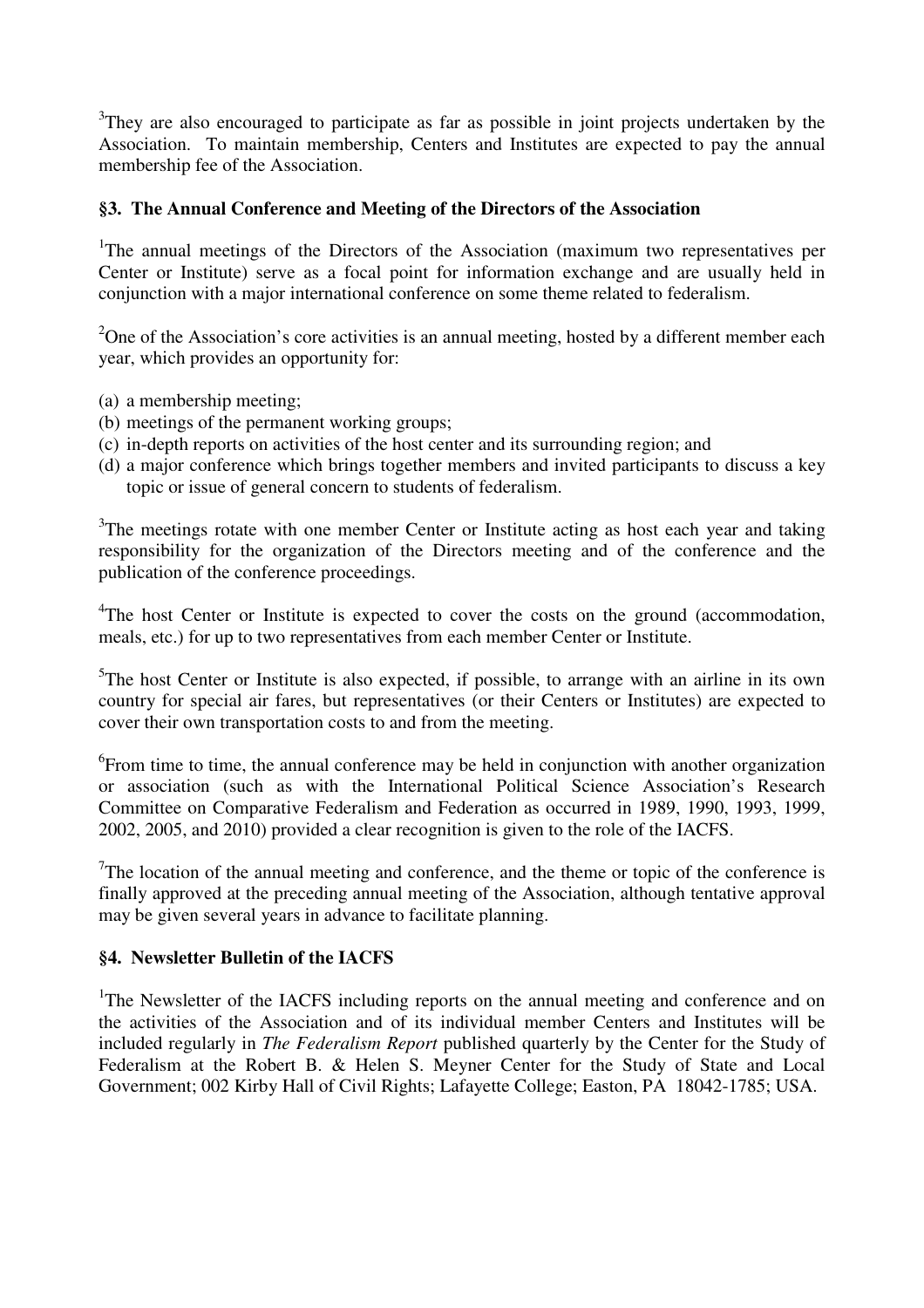<sup>2</sup>The Secretary-Treasurer of the Association shall be responsible for submitting reports on the annual meeting and conference of the Association, but all member Centers and Institutes are encouraged to submit reports on their major activities and developments to facilitate the exchange of information.

 $3$ To facilitate production of the Newsletter, items should be submitted in the form and language intended for publication, in consultation with the editor. The Newsletter is a multi-language publication.

## **§5. Officers of the Association**

<sup>1</sup>The officers of the Association are a President, two Vice-Presidents, and a Secretary-Treasurer, each elected for three-year terms.

<sup>2</sup>The next three-year term commences 1 January 2002.

 $3$ These officers shall serve as the Executive committee of the Association together with active Past Presidents.

<sup>4</sup>The secretariat of the Association is provided in the home institution of the President and is transferred after the election of a new President.

 $5$ The Vice-President from the Institute/Center with the longer membership in the Association shall act for the President when the President is unable to act. In the event that both Vice-Presidents are from Institutes/Centers with the same length of membership, the Association will designate which Vice-President shall act for the President when the President is unable to act.

<sup>6</sup>The Secretary-Treasurer is responsible for invoicing and collecting the annual fees from member Centers and Institutes, making a financial report to the annual meeting of the Directors, and preparing information on the activities of the Association for the newsletter.

#### **§6. Membership Fees**

<sup>1</sup>The annual membership fee in the Association is US \$200 payable to the Secretary-Treasurer.

 $2$ These fees are used to sustain the organizational activities and requirements of the IACFS (postage, arrangements for meetings, etc.) and, where approved by the annual meeting of Directors, to support joint projects.

<sup>3</sup>The Secretary-Treasurer will annually invoice each member Center or Institute in January and the payment of the fee is due by March 31.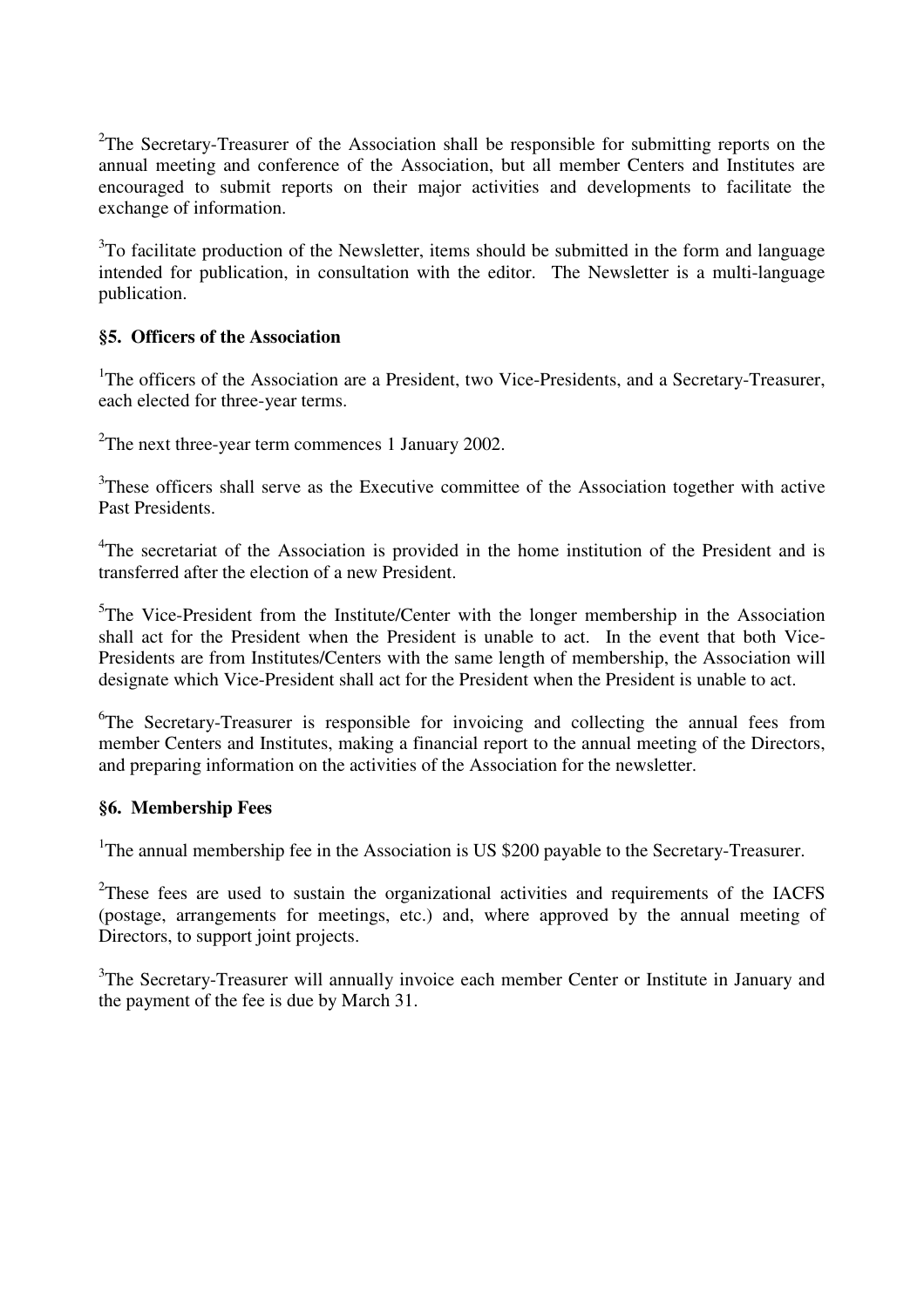# **§7. Admission of New Member Centers or Institutes**

<sup>1</sup>The IACFS welcomes and encourages applications for membership from any Center or Institute interested in participating in the Association's activities.

 $2^2$ The number of member institutions from any one country is not restricted.

 $3$ To be eligible for membership, an organization must have the study of federalism as a function and purpose. It must be devoted to a scholarly approach and be independent of any particular private or governmental agency in its selection, publication, and dissemination of research. The following criteria will be taken into account in assessing applications for membership in the IACFS:

The center should demonstrate a substantial ongoing interest in federalism studies through a history of independent research and publication "about political, constitutional, legal administrative, fiscal, economic, historical and philosophical issues relevant to political systems which have federal features" and to the application of federal principles to political life. The evidence in support of this criterion can be reflected in an ongoing publication program of the center itself or through the publication activities of the individuals associated with the center. The richer the publication record, the more weight that will be attached to the application.

In addition account may be taken of:

- The role and record of the center, in its home country, in advising governments or others who are active players in the workings of that country's federal system. This can be evaluated through membership on advisory boards and commissions, hosting of meetings or conferences that are relevant to the country's federalism agenda. (Note that this consideration is not intended to exclude applicants from unitary countries.)
- The role and record of the center in undertaking educational activities about federalism in the contemporary world.

Considerations will also be given to:

- The readiness of the center to contribute to joint projects and conferences to the IACFS.
- The readiness of the center to share in the administrative tasks of the IACFS.
- The ability of the center to meet its financial obligations to the IACFS, to contribute to conferences, and to host meetings.

<sup>4</sup>Applications should be directed to the President of the Association. Applications received by November 30 in the year preceding an annual meeting of the Directors of the Association will be considered at that meeting.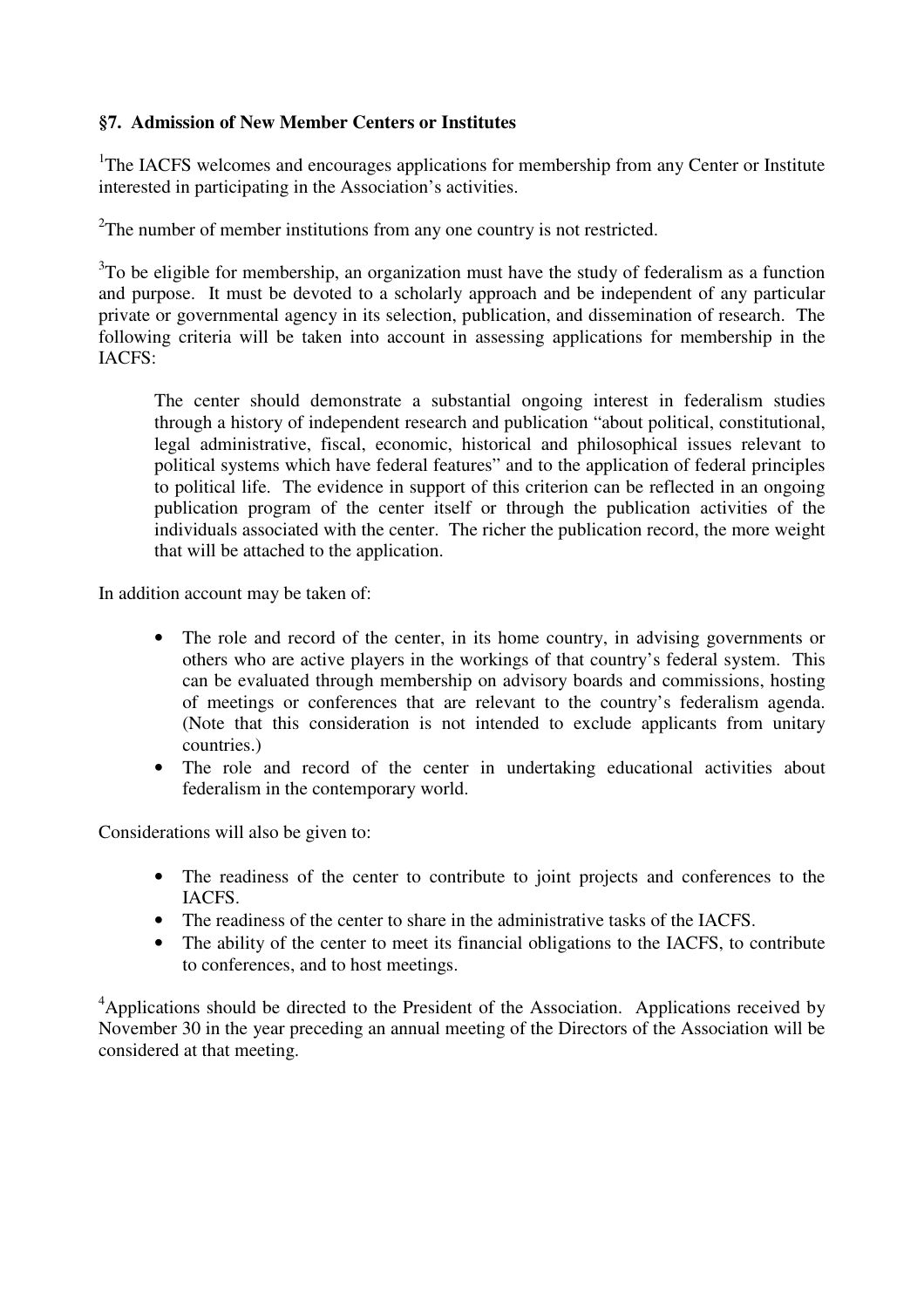$5$ Applications should contain the following information:

- 1. Name, address telephone number, fax number, and e-mail address of the Center or Institute.
- 2. Name of Director as well as qualifications and previous positions of that person.
- 3. List of staff and research associates and their qualifications.
- 4. Statement of the legal basis of the Center or Institute (e.g., University statute or Council decision; Government decision, etc.) and basis for continuity and for independence from political direction.
- 5. Association of the Center or Institute with other institutions (e.g., Universities, Government agencies, other IACFS member centers, and international organizations or agencies such as the European Union).
- 6. Statement of the objectives and mandate of the Center or Institute (including reference to both research and educational or teaching components).
- 7. Funding: sources and approximate levels.
- 8. Current activities: research projects or programs in progress, conferences arranged or planned, and future plans.
- 9. Previous activities and major recent publications, and copies of one or two recent discussion papers produced.
- 10. A recent annual report.

<sup>6</sup>Following receipt of an application, the President of the IACFS will appoint a small subcommittee to review the application at least four months before the IACFS meeting at which it is to be considered, either through a visit to the applicant center, or, where impractical, through a conference call with the applicant. On the basis of this pre-screening, the committee will advise the Executive Committee of the quality of the application and whether it merits consideration by the full IACFS. This report will be made available to the full IACFS meeting so that there will be an opportunity for feedback.

 $7$ On the basis of the application material received and the sub-committee report, the Executive Committee will prepare a recommendation for consideration at the next annual meeting if the IACFS Directors.

<sup>8</sup>A representative of the applicant Center or Institute will be invited and expected to attend the meeting of the IACFS Directors at which the application is considered. Applicants undertaking the cost of travel do so in the full knowledge that there is no guarantee of acceptance.

 $9^9$ Approval of membership will require a two-thirds majority of the Centers or Institutes represented at the meeting and a quorum of at least one-third of the member Centers or Institutes.

## **§8. Continuation of Membership**

<sup>1</sup>Commencing in 1994, Centers or Institutes which for three successive years have failed to pay the annual fees, to send any representatives to the annual meeting and conference of the Association, or otherwise actively contribute to the IACFS, will be deemed to have lapsed in their membership.